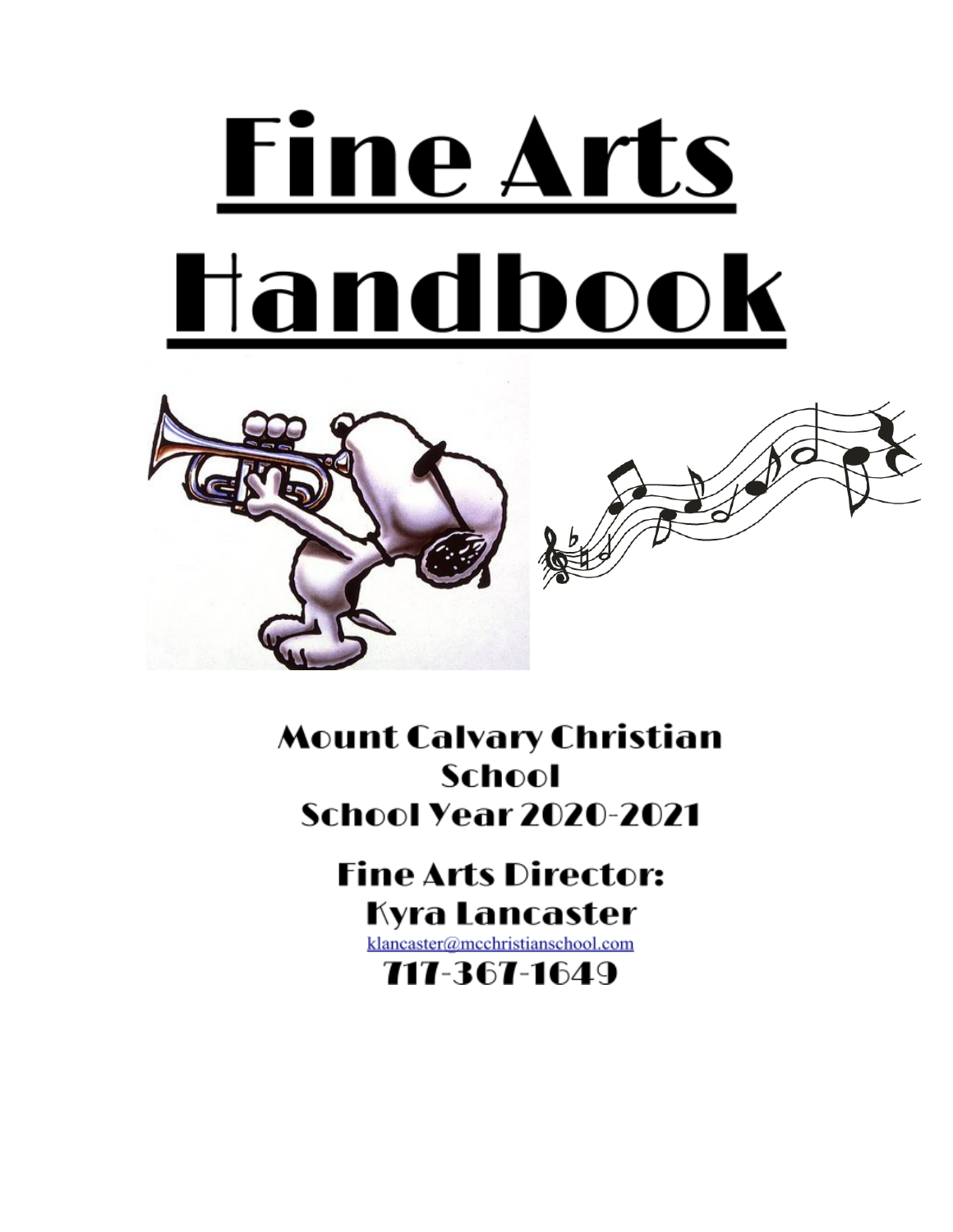## Due to Covid-19, scheduled events are subject to cancelation. Certain ensembles are on break due to extenuating circumstances. Questions? Please email Miss Lancaster.

Fine Arts Calendar

| Auction—                                |
|-----------------------------------------|
| Music Retreat—                          |
| MS Drama Production-                    |
| <b>HS/MS Christmas Concert-</b>         |
| <b>HS ACSI Fine Arts Festival--</b>     |
| Choir Tour-                             |
| Fine Arts Dept HS & MS Musical-         |
| Music in the Parks Competition—         |
| HS/MS Spring Choral Concert & Art Show— |
| MS ACSI Fine Arts Festival—             |

#### **\*\*\*Times are subject to change\*\*\***

## Music Staff

#### Kyra Lancaster—Fine Arts Director (band and choral director), Private Lesson Instructor

Kyra graduated from Lebanon Valley College with a B.S. in Music Education. She instructs private lessons on woodwinds, ukulele, piano, and any other instruments upon request. Outside of school, Kyra plays in many different bands including a community band and a jazz band, as well as playing on her church worship team.

Gina Crick—Handbells, Tech Director, Piano instructor

Gina has been teaching piano at Mount Calvary for 8 years. She specializes in beginner piano, with starting as young as 2<sup>nd</sup> grade.

#### Cheryl Landis—Piano Accompanist, Flute and Piano Instructor

Cheryl has a B.S. in Music Education and has taught for over 25 years in the school systems. She also owned a music studio for 20 years. The major instruments she teaches is flute and piano of any level from beginner to college level.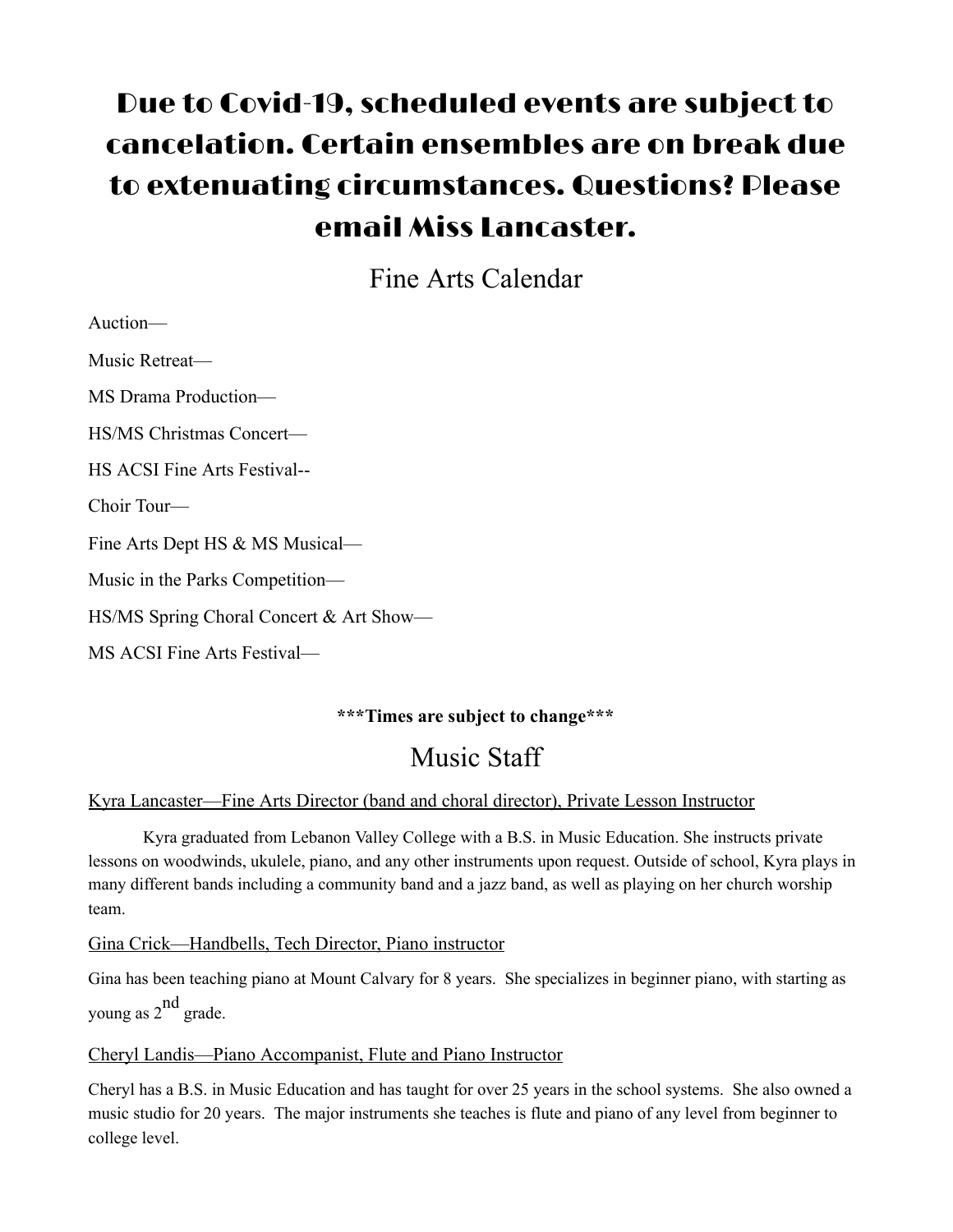#### Tim Placeway—Brass Instructor

Tim graduated from Grace College with a Bachelor's Degree in Music Education, and from Indiana University with a Master's Degree in Secondary Education. He has been involved in Pastoral ministry and church music ministry for many years, and currently plays the trumpet in local community bands. He has taught brass lessons for over 40 years, and has taught lessons at Mt. Calvary for many years. He teaches lessons on trumpet, trombone, and baritone.

#### Jim Martin—Percussion Instructor

Jim is a freelance percussionist and teaches percussion privately. He has performed at various venues including Gretna, Fulton and Dutch Apple. He has also played with various musical groups. He currently performs with Allegro, Lancaster Marimba Ensemble, Cody McSherry's band, March Masters and at a couple of churches. He also teaches for the Lancaster Academy of Performing Arts, and he has taught in the past at Etown College.

#### Amy Allen—Piano, and Strings Instructor

Amy holds a B.S. in Music Education with a concentration in voice. She has been teaching piano, voice, and violin lessons at MCCS for 21 years. She has also directed the senior high plays and musicals for over ten years. Some of Amy's students have found careers in Music Therapy, teaching music in schools, and on National Broadway tours.

#### Kelli Robinson—Vocal Instructor

Kelli graduated from Lancaster Bible College with a Bachelor's of Music in Vocal Pedagogy. She is excited to return to Mount Calvary to offer voice lessons. Her last experience with Mount Calvary was as the Music Director for The Lion King Jr. She looks forward to helping students cultivate the talents God has given them to glorify Him.

#### Kristen Feucht—Piano Instructor

Kristen has been teaching piano for 5 years, and she is able to take students of any levels. Her degree is in special education, but she has a lot of experience in playing for weddings, graduations, funerals, and churches. During her time at MCCS as a student, she was also the choir/ensemble accompanist.

#### Kira Wilcox—Vocal Instructor

Kira holds a Bachelor's of Music in Vocal Performance from Cairn University, where she gave junior and senior recitals featuring works by Mahler, Donizetti, Schumann, Debussy and more. Although a classically-trained soprano, Kira's roots are in musical theatre. Some of her favorite theatrical experiences are portraying Miss Adelaide in Guys and Dolls (Cairn University), Martha in The Secret Garden (Cairn University) and, of course, Jo March in Mount Calvary's 2014 production of Little Women the Musical (for which she was Apollo Award nominated). Miss Wilcox strives to give her students a well-rounded musical education, rooted in classical technique as a means for better, healthier singing in all genres.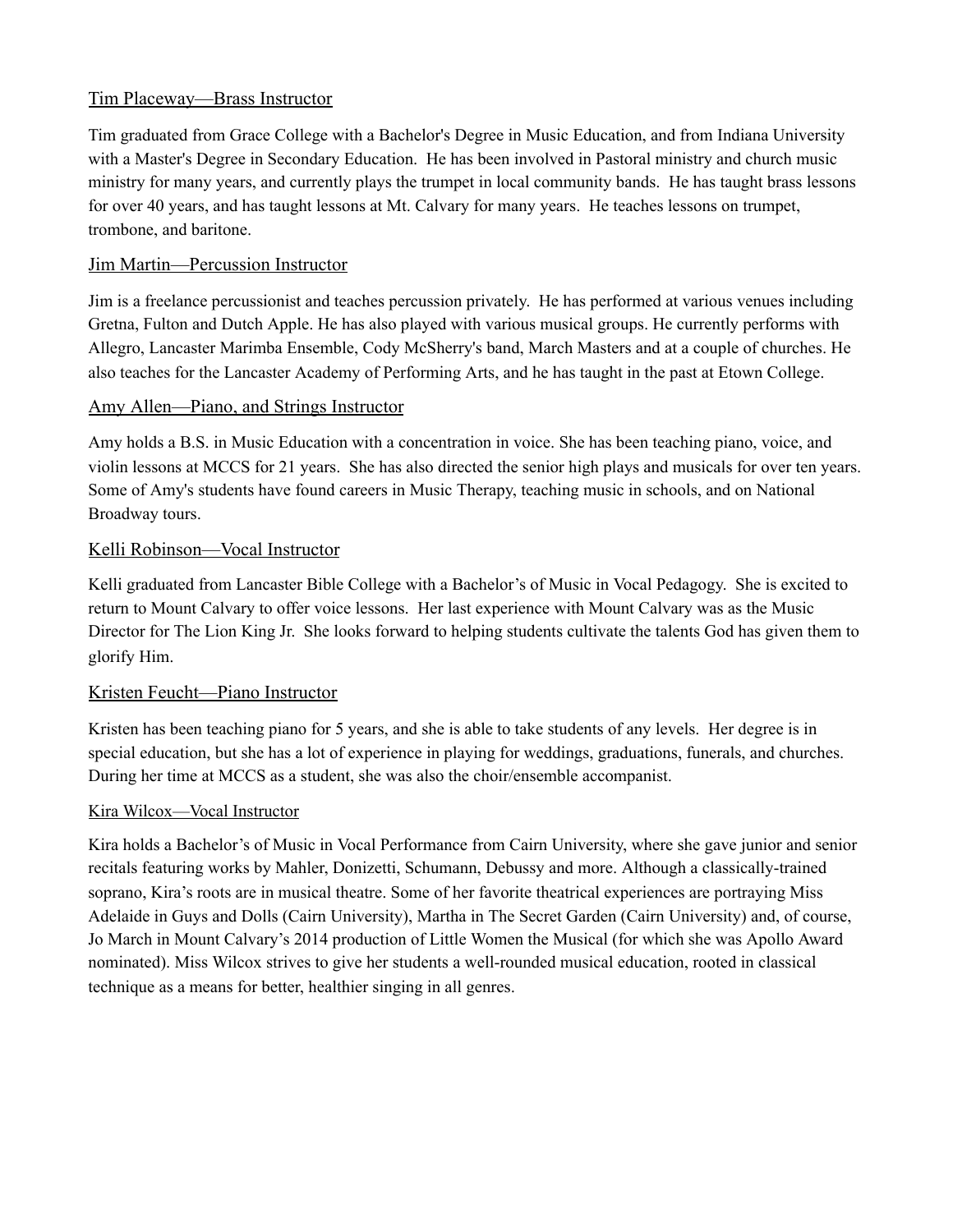## Music Ensembles

#### **High School and Middle School Band**

This is a non-audition group for all students, grades 6th-12th. This ensemble performs in the Christmas and Spring concerts and also participates in the high school adjudication at ACSI. Students must take private lessons from 6th-8th grade to be a part of the band. Weekly practice sheets will be turned in for a grade.

#### **High School Choir**

This is a non-audition group for all students, grades 9th-12th. This group performs in the Christmas and Spring concerts and also participates in the high school adjudication at ACSI. This group also goes on Choir Tour and occasionally visits nursing homes and other locations to sing during the school day.

#### **Middle School Choir (on break)**

This is a non-audition group for all students, grades 6th-8th. This ensemble performs in the Christmas and Spring concerts. A select group of students from this ensemble will also participate in the adjudication at ACSI and the adjudication at Music in the Parks. Information for this selection is in the "Performance" section in the handbook under "Middle School ACSI" and "Music in the Parks."

#### **Middle School Small Vocal Ensemble (on break)**

This is an auditioned group for all students, grades 6th-8th. This ensemble performs in the Christmas and Spring concerts and also participates in the adjudication at the middle school ACSI. Membership is limited to approximately 24 students. Exceptions may be made by the choral director.

#### **Handbells (on break)**

This is a non-auditioned group for all students, grades 6th-8th. This ensemble performs in the Christmas and Spring concerts. Membership is limited to approximately 14 students. Exceptions may be made by the handbell director.

#### **Jazzband (on break)**

This is a non-auditioned group for all students, grades 6th-12th. This ensemble will meet during the regular band time once a month. This ensemble will perform in the Christmas and Spring concerts.

\*\*\*A new policy this year: Students will no longer be able to make up tests, quizzes, or projects during ensemble rehearsals. This is a policy being implemented by the MCCS administration. Students will need to make these up during study hall unless otherwise arranged. \*\*\*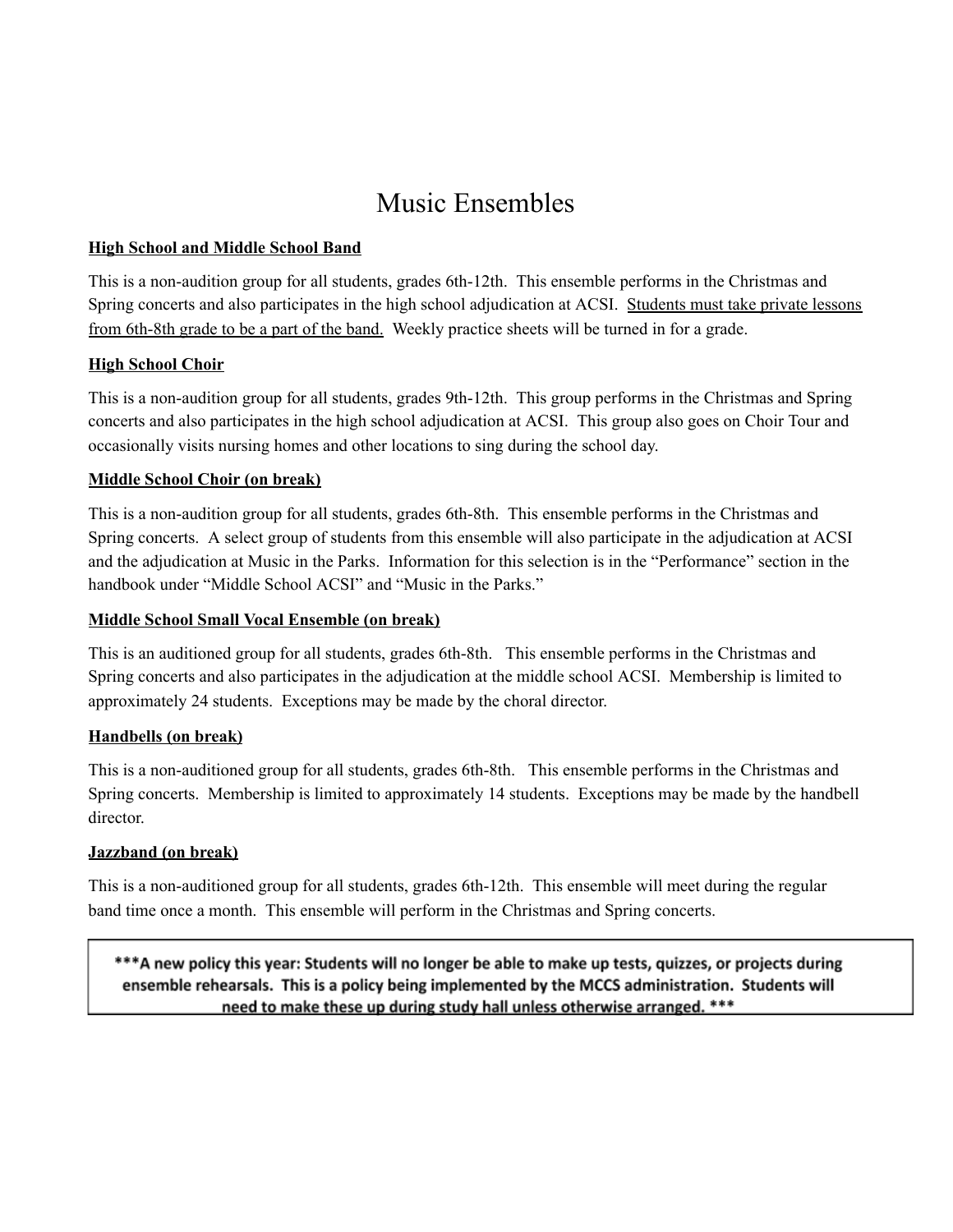## Performances and Events

#### **Auction**

This performance is for Middle School and High School Choir. Students will perform a short number at the start of the auction on Friday, September 27<sup>th</sup> at approximately 5:50 PM. Time is subject to change. Attendance is recommended.

#### **Music Retreat**

This event is for High School Choir and Band. Students will report directly after school on Friday, October 25<sup>th</sup> and meet in the choir/band room (Room 003), and the event will approximately go until 6:00 PM. During this time, students will be working on music for the upcoming events and also basic music skills. Attendance is required (see attendance policy).

#### **Middle School Drama Production**

Performances of this production will be on November 8th-9th. Students will be selected for this production based on their ability to perform in an audition. Details for this audition will be provided later in the school year. **HS/MS Christmas Concert**

This performance is for Middle School Choir, High School Choir, Band, Handbells, and Jazz Band. The concert is on December 16<sup>th</sup> at 7:00 PM. Band students will report on stage at 6:20 PM for warmup. Middle School and High School Choral students will report at 6:30 PM in room 003 for a warmup. Handbell students will report at 6:35 PM on stage for a warmup. Attendance is required (see attendance policy). Handbell students are also required to help put away bells at the end of the concert.

#### **High School ACSI Fine Arts Festival**

This event is on March  $17^{th}$  at Messiah College during the school day. Students will leave in the morning around 7:45 AM and will not return until after 6:45 PM that evening. This event is for Band, High School Choir, and any other small groups or soloists in grades 9th-12th. Students will need to have their instruments and uniforms for this event, and they will also need to pack or buy lunch at Messiah College on this day. Attendance is required (see attendance policy).

#### **Choir Tour**

This event is for High School Choir and it is from April 17th—18st. Students will travel and sing at various locations which are yet to be determined. More information will be provided for this event later in the year. Attendance is required (see attendance policy).

#### **High School Drama Production**

Performances of this production will be on April 2nd-4th. Students will be selected for this production based on their ability to perform in an audition. Details for this audition will be provided later in the school year. **Middle School ACSI Fine Arts Festival**

This event is on May 21st at Messiah College during the school day. Students will leave in the morning around 7:45 AM and will not return until after 5:30 PM that evening. This event is for a selection of the Middle School Choir, Middle School Small Vocal Ensemble and any other approved small groups or soloists in grades 6th-8th.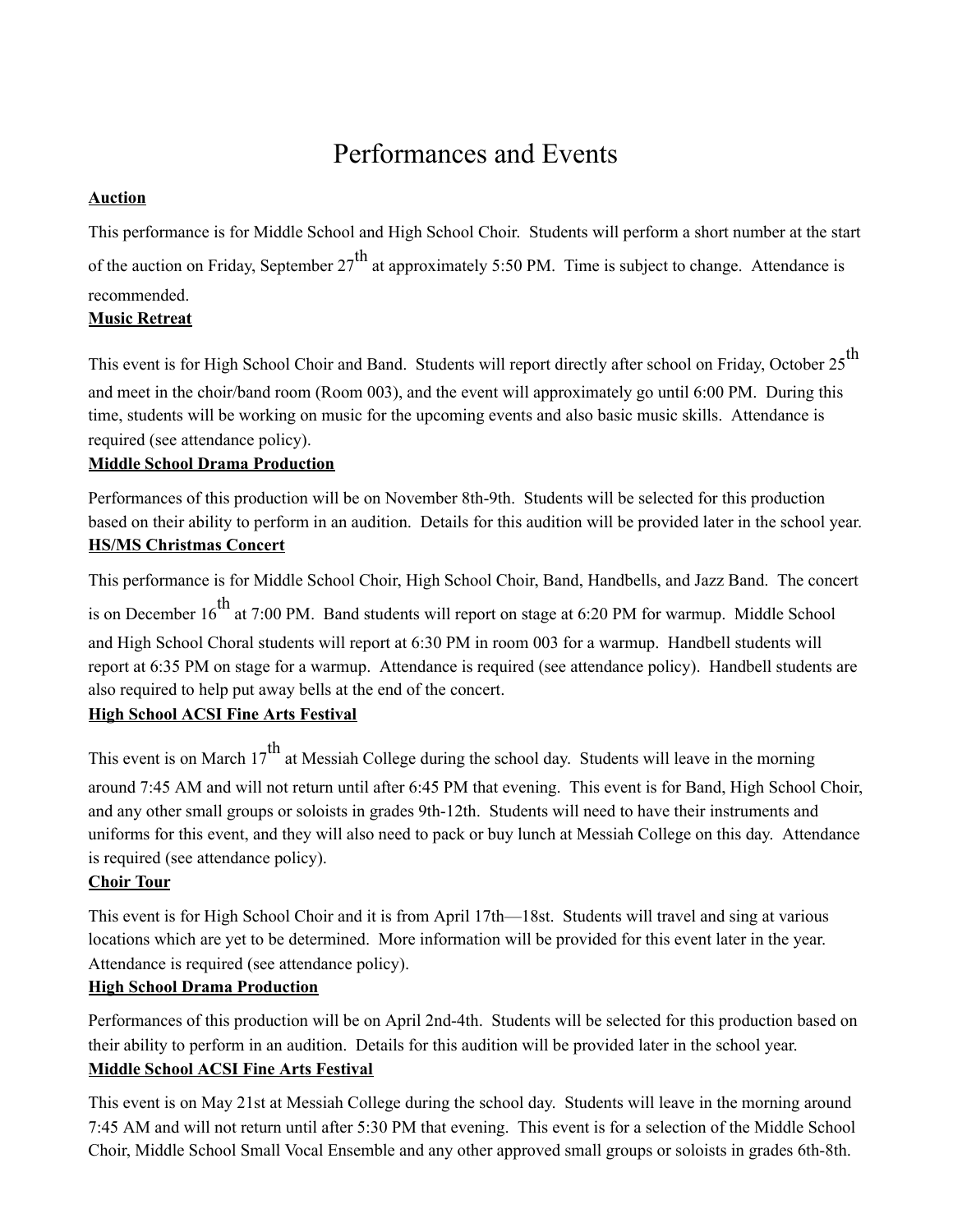Students will need to have their instruments and uniforms for this event, and they will also need to pack or buy lunch at Messiah College on this day. Selection from Middle School Choir will be based on behavior and participation during class throughout the year. Students will be receiving participation points each class, and a lack of participation points or behavior strikes will affect their chance of going to this event. For students selected, attendance is required (see attendance policy). Students not going to this event, will be given a separate assignment to makeup for the performance grade.

#### **HS/MS Spring Choral Concert & Art Show**

This performance is for Middle School Choir, High School Choir, Band, Handbells, and Jazz Band. The concert is on May 12<sup>th</sup> at 7:00 PM. Band students will report on stage at 6:20 PM for warmup. Middle School and High School Choral students will report at 6:30 PM in room 003 for a warmup. Handbell students will report at 6:35 PM on stage for a warmup. Attendance is required (see attendance policy). Attendance is required (see attendance policy).

#### **Music in the Parks Competition (MS Chorus)**

This event is on all day on May  $8^{\text{th}}$  at Hershey Park and it is for a selection of students from the Middle School Choir. This selection will be based on behavior and participation during class throughout the year. Students will be receiving participation points each class, and a lack of participation points or behavior strikes will affect their chance of going to this event. Students not going to this event, will be given a separate assignment to makeup for the performance grade.

## PERFORMANCE ATTENDANCE POLICY

Our concerts are the end result of countless hours of rehearsal throughout the year. It is our goal to present a program that seeks to bring honor to the Lord and is a positive experience for our students. Because of this, every effort should be made to make sure everyone is in attendance. Without required attendance, it is not possible for us to put on a successful program.

Some exceptions will be made such as: extreme sickness, death in the family and other extenuating circumstances may be excused. However, this does not include work, non-MCCS sporting activities, doctors appointments (unless emergency), college trips, personal days, family outings, transportation problems, etc.

If a student must miss a performance for any reason, the director must be notified as early as possible. Except in the case of an emergency, we ask that at least a month's notice be given in writing and stating the reason for a student to be considered for an excusal (final decision will be made by the Fine Arts Director). Absence from school does not automatically excuse a person from a performance. If a student is too sick to perform, the director must be notified before the day begins so that he/she can adjust the program if needed. Notification following ANY program will be considered unexcused, and a failing grade will be given for that performance.

Please, notify the director for a request of excusal. DO NOT notify the office unless it is impossible to reach the director! All notifications must be made directly by a parent, not students. All unexcused absences will result in a grade reduction for that quarter.

\*\*\*Students who are excused must make up the grade for that concert by doing a project assignment as determined by the director. This will include a listening assignment and evaluation. The assignment will then be graded and will take the place of the concert grade that was missed.\*\*\*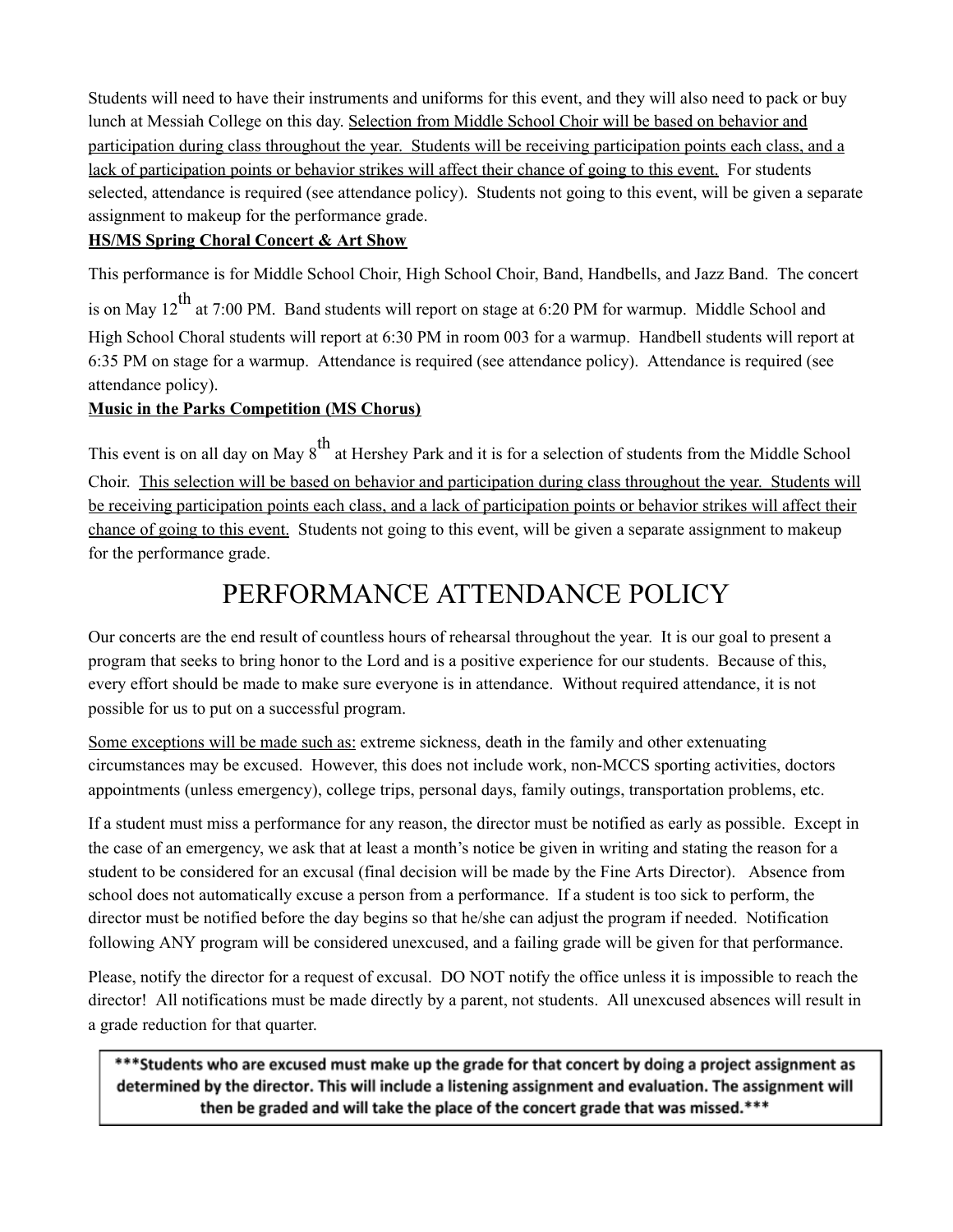## Grading Procedures

Points are earned based on participation. Students are not graded on their musical ability or talent!

Performance Attendance: 40% of their semesterly grade will be based on attendance and successful participation at required performances. Participation includes arriving on time and being properly dressed for the event as well as proper behavior for the entire evening - on and off-stage. Students are expected to be quiet while other groups are performing and stay for the entire concert

#### **\*\*\*Excused Absences: For what is considered an acceptable excuse, refer to the Attendance Policy.\*\*\***

Participation: 40% of a student's grade is based on daily rehearsals. This includes good rehearsal techniques based on effort, behavior (talking during rehearsal), facial expression, posture, memorization, etc.

Quizzes/Practice Sheets: For choral and handbell students, occasional worksheets, quizzes over theory, concert evaluations, and journaling of rehearsals will be given and will make up 20% of the quarterly grade. For band students, this grade will be made up through weekly practice sheets and occasional assignments.

## **Grading for Handbells**

Some of the criteria Mrs. Crick uses when grading:

Circular motions Looking up and checking the director and timing Techniques correct – echos, gyro's, swings Damping Correctly Timing Clean cut offs at the end

## Practice Sheets

Middle School Band students must fill out a practice sheet every week. High School Band students must fill out a practice sheet every other week. Failure to turn these sheets in will result in a zero for the week.

Practice sheets must be signed by a parent after student practices for the week. Parents, please do not sign the practice sheet until after the student has totaled up their practice time for the week.

## Uniform Policy – HS Chorus

A uniform will be provided for each student. It is the students' responsibility to keep it in as best shape as possible. Damage or unusual wear must be paid by the student. Students must wear black dress shoes with uniforms